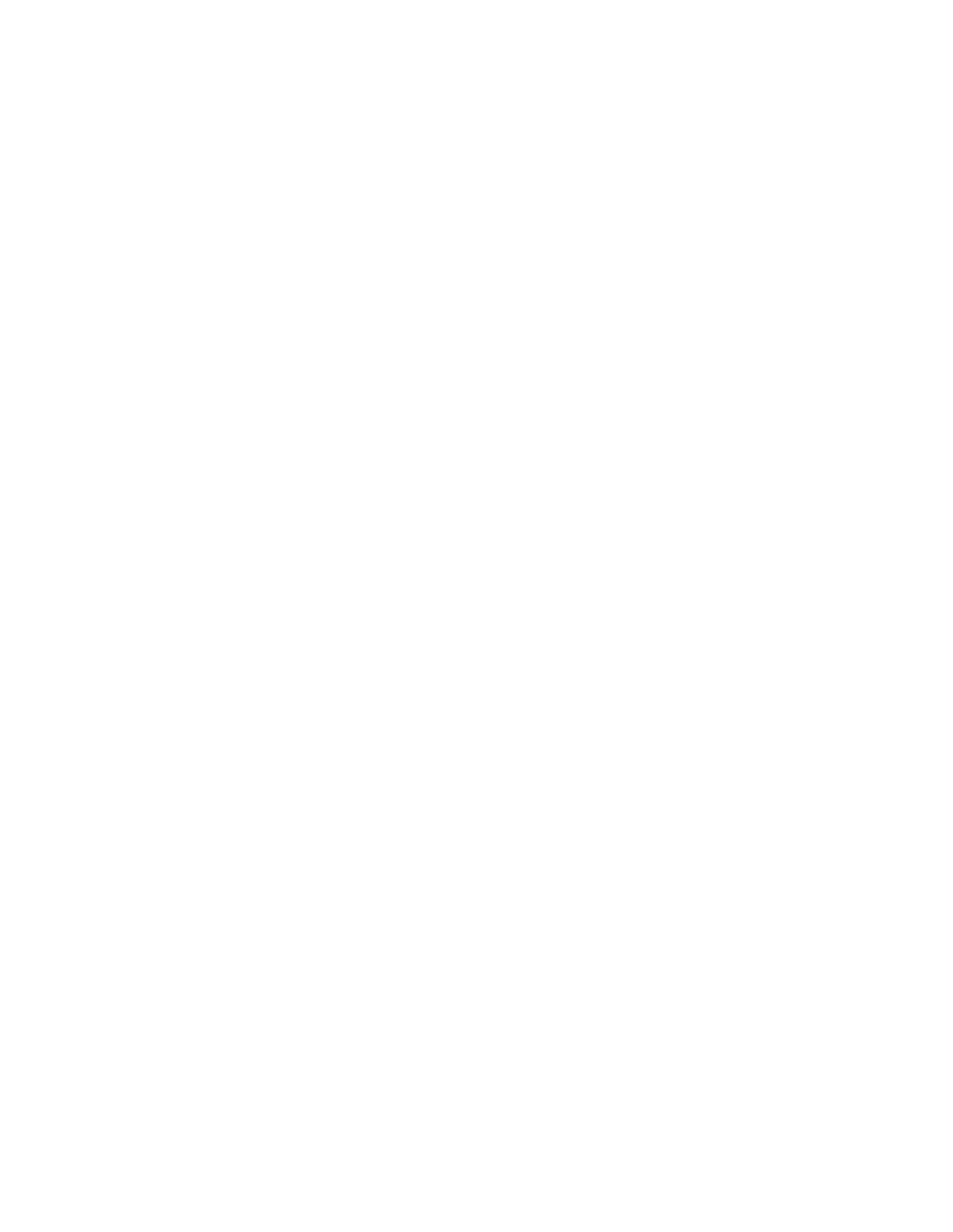# **SECTION 02221 TRENCHING, BACKFILLING, AND COMPACTING**

## <span id="page-2-0"></span>**PART 1 - GENERAL**

#### <span id="page-2-1"></span>1.01 SUMMARY

- A. Trench, backfill, and compact as specified herein and as needed for installation of underground utilities associated with the work.
- B. Verification of Existing Conditions. It shall be the responsibility of the Contractor to examine the site of the work and to make all investigation necessary, both surface and sub-surface, to determine the character of materials to be encountered and all other existing conditions affecting the work.
- C. Lines, Grades and Measures. All lines and grades will be established by the Engineer, and the Contractor shall provide him with such assistance and materials as may be required. The Contractor shall carefully preserve all survey stakes and reference points. SHOULD ANY STAKES OR POINTS BE REMOVED OR DESTROYED BY ANY ACT OF THE CONTRACTOR OR HIS EMPLOYEES THEY MAY BE RESET AT THE CONTRACTOR'S EXPENSE.
- D. Compliance with Regulations. The Contractor shall familiarize himself, and comply with all applicable federal, state, county and municipal rules and regulations pertaining to sanitation, fire protection, and safety.
- E. Contractor's Equipment. The Contractor shall provide such modern plant and equipment as may be necessary in the opinion of the Engineer to perform in a satisfactory and acceptable manner, and in accordance with the specifications, all the work required of the Contractor.
- F. Representatives for Emergencies. The Contractor shall file with the District a written list giving the names, addresses, and telephone numbers of at least two (2) of his representatives who can be contacted at any time in case of emergency. The representatives shall be fully authorized and equipped to correct unsafe or inconvenient conditions on short notice. The Contractor shall promptly notify the District of all changes in the listing.
- G. Water Supply. The Contractor may obtain water for work under this specification from the sources as stated in the Special Provisions and Requirements of this specification.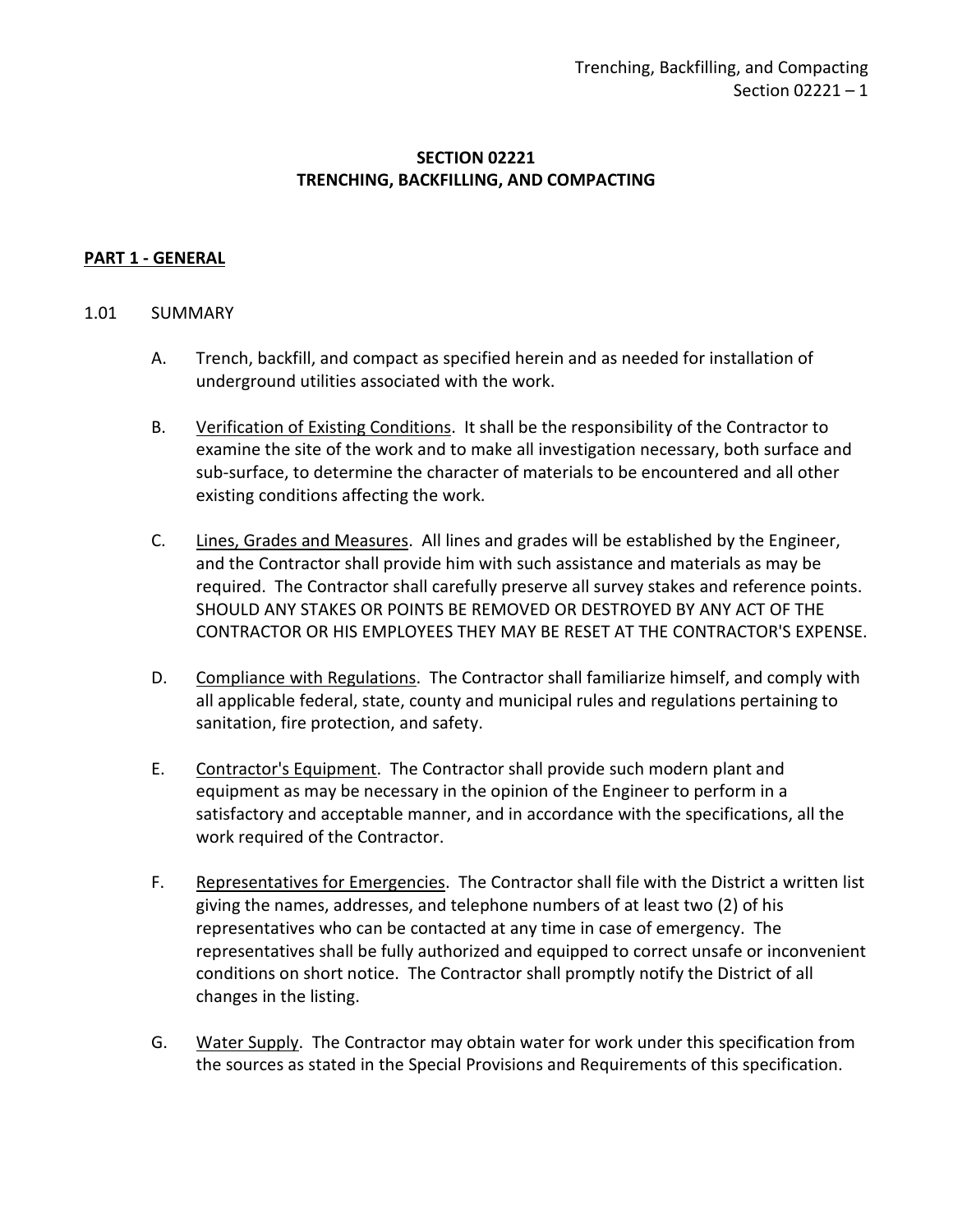### <span id="page-3-0"></span>1.02 STRUCTURE PROTECTION

A. Contract Drawings. The drawings identify the various pipes, conduits, and other existing utility structures as they are supposed to exist in construction areas, but no error or omission on said drawings shall be construed to relieve the Contractor from the responsibility of protecting any such pipe, conduit, or other existing utility structures.

When deemed necessary by the Engineer, revisions of the contract drawings and additional detailed drawings will be issued to the Contractor during the progress of the work.

- B. Notification of Underground Service Alert of Southern California. When performing underground work, the Contractor shall call Underground Service Alert (USA), the one-call underground facility locating service two (2) working days prior to making an excavation. Contractor shall be responsible for such notification of sub-contractor's work, or shall require sub-contractor to assume this responsibility.
- C. Operation of Utilities. No District valves, or appurtenances of other utility facilities shall be operated by the Contractor without approval and/or instruction from the District or the utility, as appropriate.

#### <span id="page-3-1"></span>1.03 JOB CONDITIONS

- A. Safeguarding Excavations and Property. Excavations shall be adequately shored and braced so that the earth will not slide or settle and so that all existing improvements of any kind will be fully protected from damage. Any damage resulting from a lack of adequate shoring and bracing shall be the responsibility of the Contractor. The Contractor shall affect all necessary repairs or reconstructions at the Contractor's own expense as directed by the Engineer and shall bear all other expenses resulting from such damage.
- B. Safety Measures. Each bid proposal submitted under these specifications for the construction of a pipeline, sewer, sewage disposal system, boring and jacking pits, or similar trenches or open excavations, or the use of such a trench or open excavation, shall include in appropriate bid items for such work the costs necessary to provide adequate sheeting, shoring, and bracing, or equivalent method for the protection of life or limb, which shall conform to applicable safety orders, including the Construction Safety Orders of the California Division of Industrial Safety, in accordance with the requirements of the California Occupational Safety and Health Act.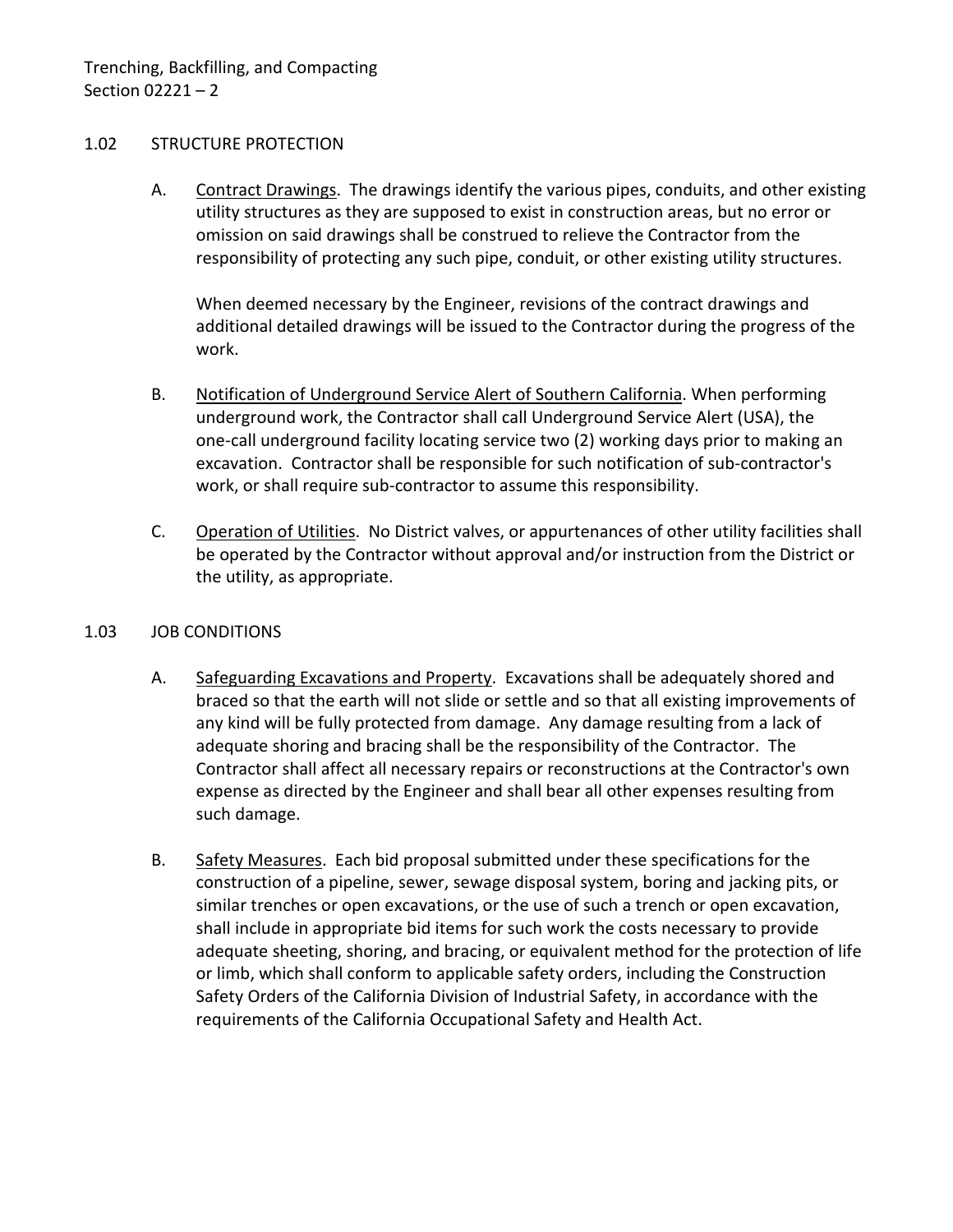#### <span id="page-4-0"></span>1.04 GUARANTEE

The Contractor hereby guarantees that the entire work constructed by him under the contract will fully meet all the requirements thereof as to quality of workmanship, and of materials furnished by him.

#### <span id="page-4-1"></span>**PART 2 - PRODUCTS**

#### <span id="page-4-2"></span>2.01 MATERIALS

A. Select Backfill Material, and Special Bedding and Backfill. Select backfill material shall be selected from the excavated material or imported when not available from the excavated material. In either case, it shall be provided at the Contractor's expense, and shall be included in the costs proposed for pipeline installation on the bidding sheets.

Provide soil materials free from organic matter and deleterious substances, containing no rocks over 3" in greatest dimension, and with no more than 15% of the rocks over 2" in their greatest dimension.

Where called for on the plans or in these specifications, and not covered by a separate bid item, special bedding or backfill shall be included in pipeline construction costs on the bidding sheets.

Where required by the governing agency or by the District to meet compaction requirements of these specifications, or requirements of these specifications for bedding or for select granular backfill, special bedding or imported backfill and disposal of excavated spoil shall be provided at the Contractor's expense.

The requirements for special bedding and backfill at the Contractor's expense as described herein as a part of the Special Conditions or as shown on the Contract Drawings shall supersede and take precedence over any and all other requirements for measurement and/or payment for special bedding or backfill found elsewhere in these specifications. Bedding is defined herein to include sand, rock or concrete base, cradle, or encasement. Backfill material is defined herein to include backfill for both trench backfill and pipe bedding (or pipe zone backfill).

Special bedding or backfill not called for on the plans or in these specifications, but required by the Engineer over and above the requirements of this specification, shall be constructed at additional cost, at prices reflecting current material costs as evidenced by paid vouchers, plus 50% to cover all costs of installation and overhead.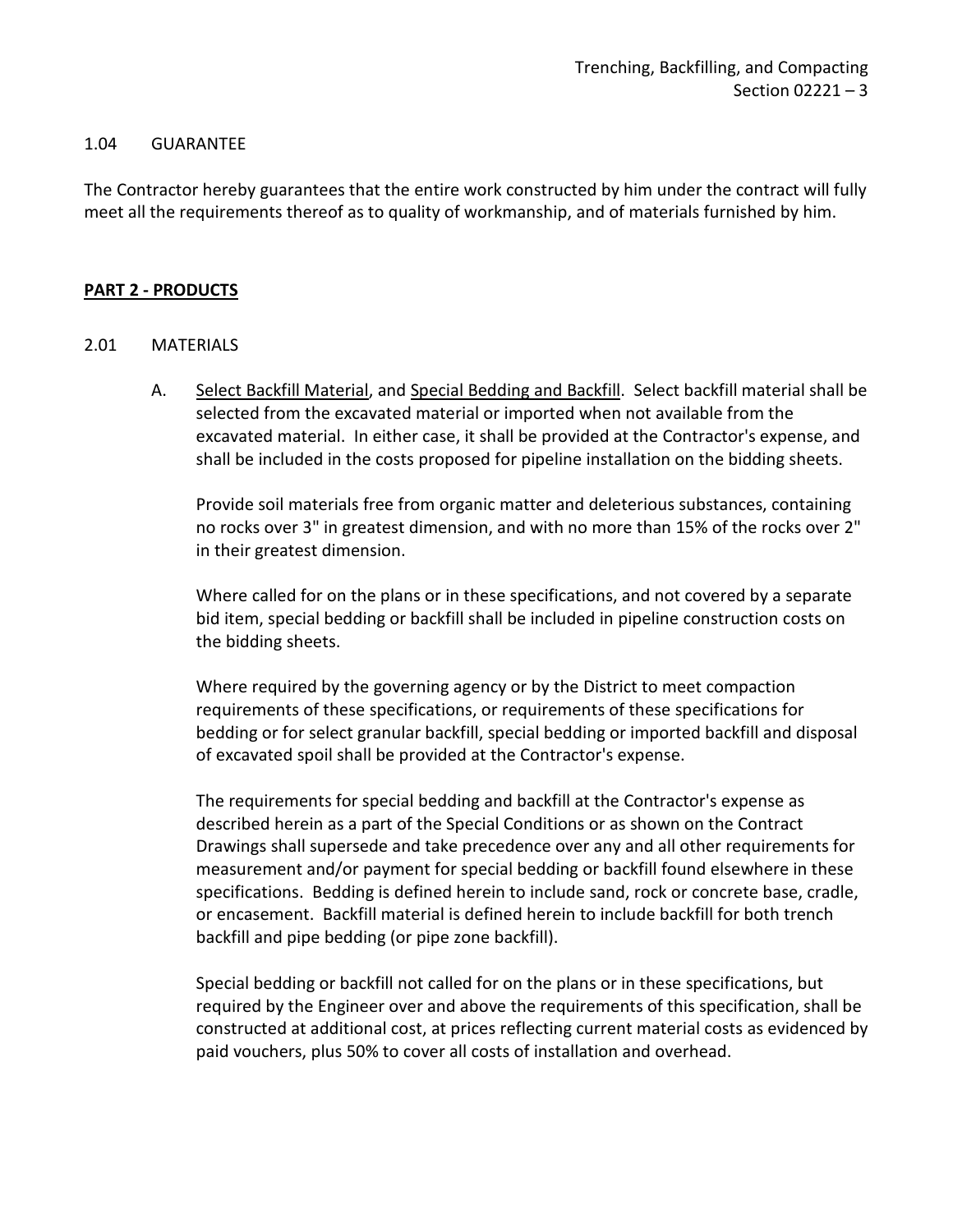Trenching, Backfilling, and Compacting Section 02221 – 4

> The encounter of ground water not anticipated in engineering reports made available for this contract, and the required over-excavation and construction of a stable base as determined necessary by the Engineer shall be considered over and above the requirements of this specification, and the required base shall be paid for at the above stipulated prices.

# <span id="page-5-0"></span>**PART 3 - EXECUTION**

# <span id="page-5-1"></span>3.01 WEATHER LIMITATIONS

Excavating and grading shall be performed only when the weather conditions do not adversely affect the quality of the finished product. Any graded or excavated areas that are damaged by the effect of rain, or other weather conditions, during any phase of the construction, shall be re-excavated, regraded, and recompacted to conform to the herein specified requirements, without additional cost to the District.

## <span id="page-5-2"></span>3.02 PREPARATION

A. Control of Water. The Contractor shall acquire such permits and take such measures as may be required, and shall furnish, install, and operate such pumps or other devices as may be necessary to remove any seepage, storm water, or sewage that may be found or may accumulate in the excavations during the progress of the work. The Contractor shall keep all excavations entirely free from water at all times during the construction of the work and until the Engineer gives permission to cease pumping.

He shall keep the complete work reasonably free from accumulations of water and sewage, and shall free it entirely at such times as may be required by the Engineer for inspection or other purposes. Any accumulated water or sewage thus pumped shall be disposed of in accordance with good practice and local ordinances.

The Contractor shall provide an adequate dewatering system for the control of surface and groundwater seepage into the excavations as may be required during the construction period. The proposed plan of this dewatering system shall be submitted to the Engineer for concept approval prior to the installation of the system.

#### <span id="page-5-3"></span>3.03 CONSTRUCTION

A. Excavation. The Contractor shall perform all excavation necessary or required for the construction of the facilities covered by these specifications. Excavations may be performed by either hand or machine methods and shall be of sufficient size to provide adequate space for working in accordance with safety regulations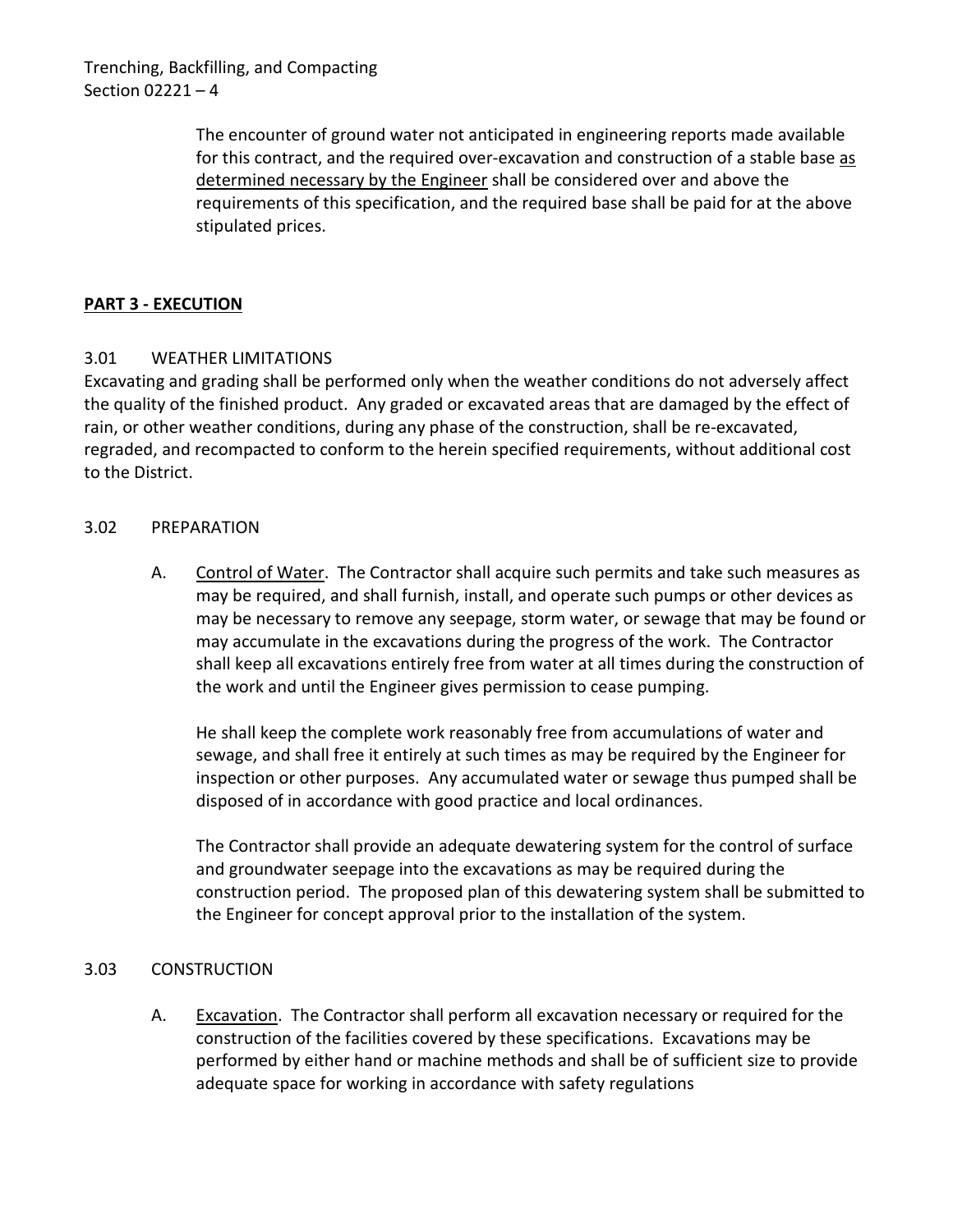and practice and the Contract Drawings. Excavations shall include the removal and disposal of all materials of whatever nature and quantity including water, rock, decomposed granite, or any other type of soil or material, subsurface obstructions and also overhead obstructions which may interfere with the operation of equipment used on the work, for no additional compensation. Excavation for foundations shall be made only after construction of subgrade, as hereinafter described, has been completed. Over excavation for foundations shall be filled with concrete.

1. Trench Excavation. Unless otherwise specified in the Special Conditions or on the Contract Drawings, pipeline trenches and clearances shall be per Standard Drawing SB-158 for sewer pipeline installations and B-286B for water pipeline installations. The sides of the trench shall be parallel to and at equal distance on each side of the centerline of the pipe

The maximum length of trench which shall be opened or partially opened at any one time shall be limited to 500' for sewer lines and one-half mile for water pipelines, except where governed by other agencies or approved by the Engineer. Bell holes or depressions shall be dug by hand at the proper locations of sufficient size to adequately work the joints, but no larger than is required.

When the trench is excavated to the line and grade as shown on the drawings, and the bedding material encountered is rock, the trench shall be excavated an additional depth of at least 4" below the grade for the bottom of the pipe, and the bottom of the trench shall be refilled with approved material, moistened and compacted by tamping or by other approved method to the satisfaction of the Engineer.

Where ground water is encountered and the native material does not afford a solid foundation for pipe subgrade as specified above, the Contractor shall excavate to such depth below subgrade as determined necessary by the Engineer and shall construct a stable base by placing crushed rock bedding upon which subgrade can be prepared. Crushed rock for bedding shall be one and one-half inch (1 1/2") maximum size.

When the trench has been inadvertently excavated below the designed grade, at the Contractor's expense, the bottom of the trench shall be refilled with approved material, well compacted into place in an approved manner and to the satisfaction of the Engineer.

Where it becomes necessary to excavate beyond the limits of normal excavation lines in order to remove boulders or other interfering objects, backfill the voids remaining, as directed by the engineer but not less than 90% of maximum compaction. This work is to be done at no extra cost to owner.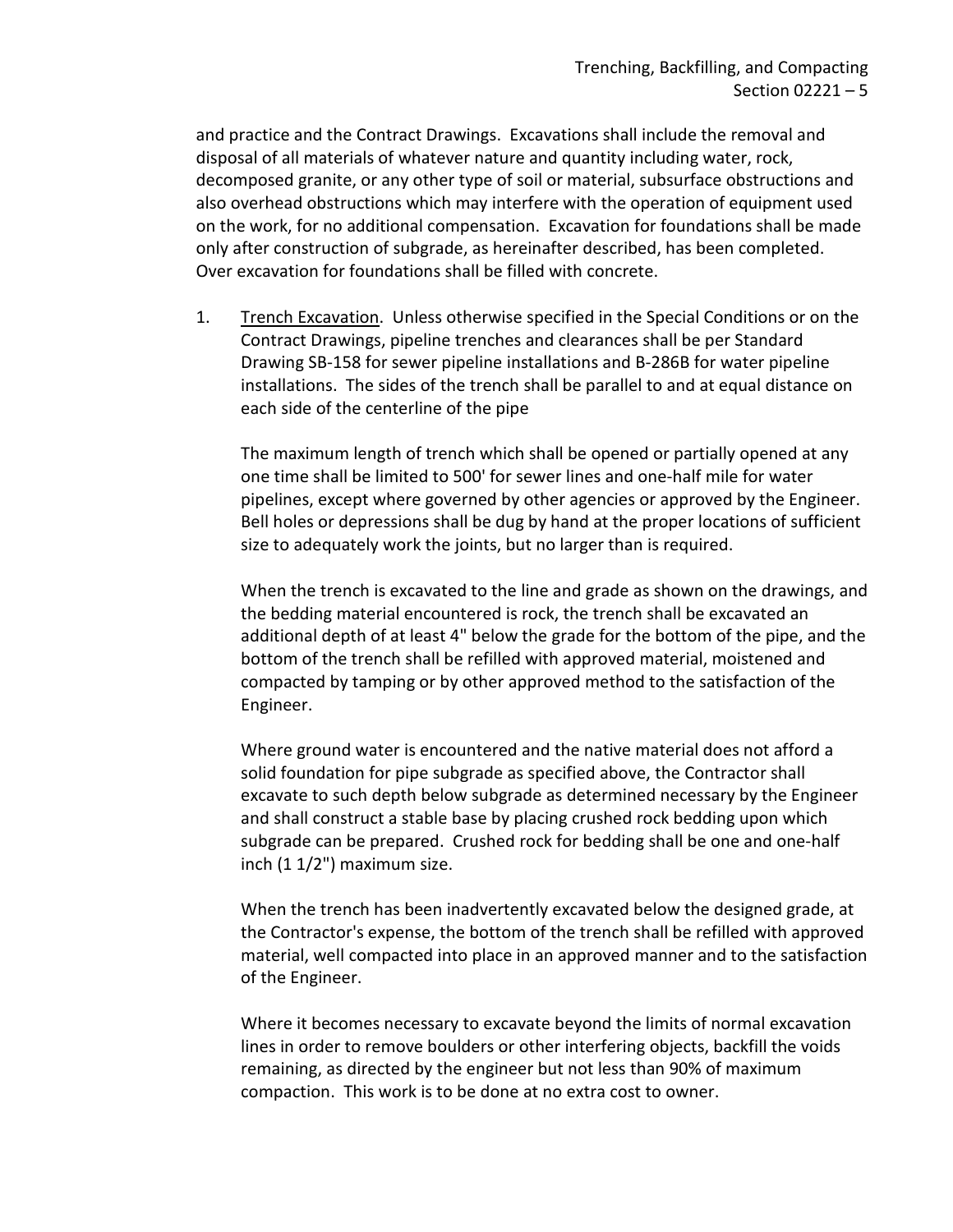Where trenching occurs in existing turf areas, remove turf in sections and keep roots damp. Replace turf upon completion of backfilling.

2. Cover. Provide minimum trench depth indicated below to maintain a minimum cover over the top of each listed utility, unless otherwise indicated in specifications or on the drawings.

| a) 1. Water lines:      | 48" |
|-------------------------|-----|
| b) 2. Gas lines:        | 24" |
| c) 3. Electrical lines: | 36" |

3. Excavated Materials. Shall be piled neatly along the side of the trench and adjacent to manhole excavations in such a manner as to be of as little inconvenience as possible to the public traffic or the occupants of the adjacent property.

Through all cultivated areas, topsoil removed from excavations shall be replaced as backfill in the uppermost part of the excavation to a depth as it existed previous to excavation, not exceeding 18". Where topsoil replacement is required, excavated topsoil shall be stored separately from other materials and in general shall be replaced as backfill in the same parcel of land from which it came.

4. Disposal of Excavated Materials. Insofar as space is available in the right-of-way, such space may be used for temporary storage of excavated material, to be used for backfill, provided that no material shall be stored or deposited in violation of any ordinance or regulation prohibiting the filling or obstructing of water courses in drainage channels. All materials removed from the excavations in excess of that stored temporarily as above specified shall be immediately hauled away and used in backfilling elsewhere, or, if not used, shall be disposed of by the Contractor. The disposal area shall be acquired by the Contractor.

No materials shall be disposed of either temporarily or permanently on privately or publicly owned property unless the Contractor shall first obtain permission therefore from the owner or agency concerned. The Contractor shall furnish satisfactory evidence to the Engineer that such consent has been obtained and shall be responsible for all damages and claims that may arise in connection therewith.

5. Bracing and Shoring. The Contractor shall furnish, place and maintain such bracing and shoring as may be required to support the side of the excavations for the proper protection of workmen, to facilitate the work and prevent damage to the pipes and manholes being constructed, and to prevent damage to adjacent structures or facilities. Upon completion of the work, all bracing and shoring shall be removed unless otherwise directed or permitted by the Engineer.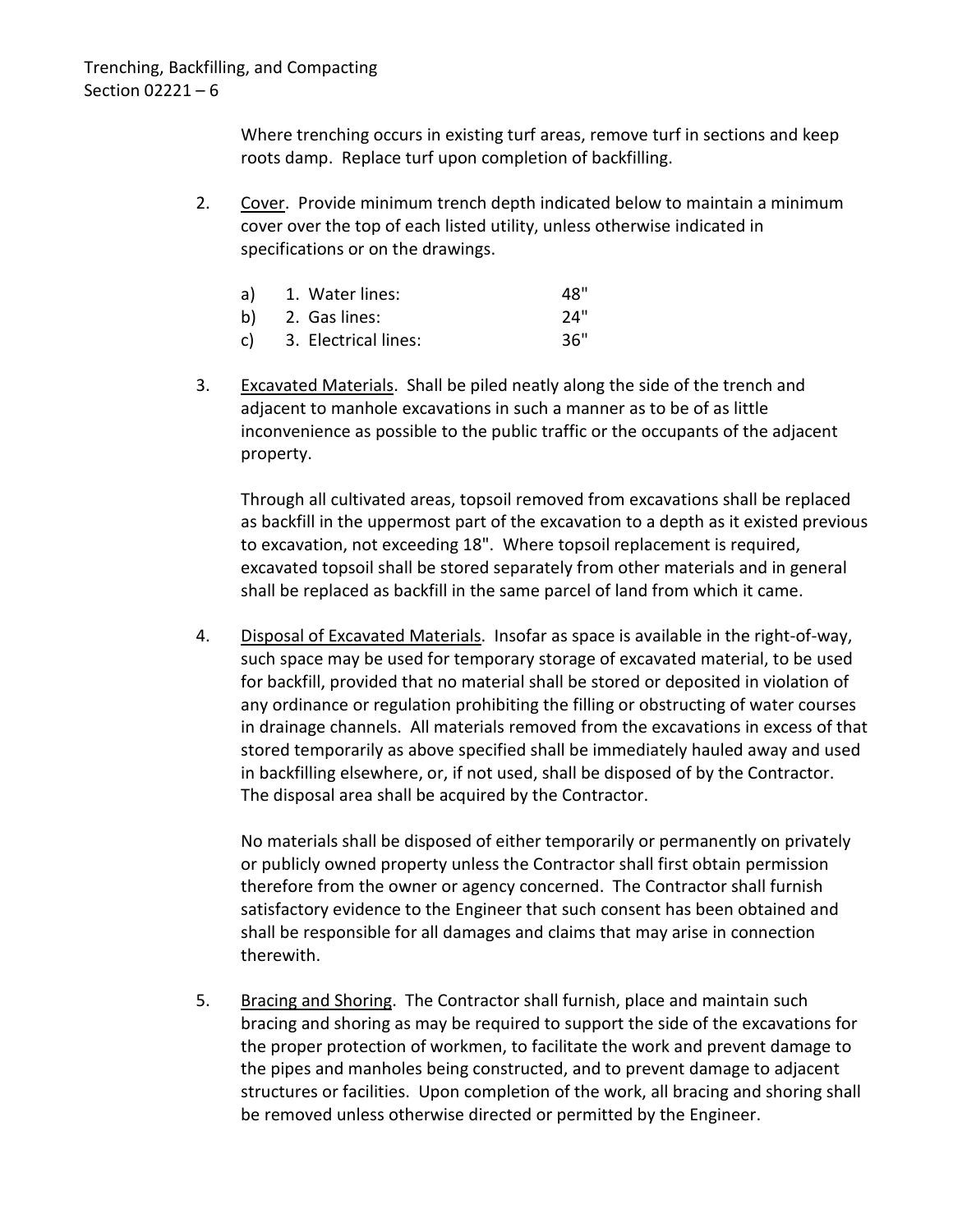B. Fill, Backfill and Grading shall include all scarifying, moistening, compacting, and other manipulations of the soil necessary to obtain the required densities, cross sections, lines, grades and surface finish indicated or specified.

Backfill shall not be placed in trenches or excavations until the pipelines and structures in the particular section involved have been inspected and approved for backfilling by the Engineer.

All excavations outside the completed pipelines and structures shall be backfilled with compacted material to the level of the original ground surface unless otherwise shown on the drawings or ordered by the Engineer. The materials used for backfill shall be imported, selected material, or approved selected excavated materials and shall be placed as directed by the Engineer. All materials placed within 6" of the pipe or structure shall be free from rocks or boulders larger than 1 1/2" maximum dimension, and from unbroken masses of earthy materials which might lodge and thereby cause unfilled pockets in the excavation.

Unsuitable material encountered at the surface upon which the bedding material is to be placed shall be removed to a depth as determined in the field by the Engineer. Unsuitable material shall be as determined by the Engineer. If not otherwise specified, removal of material and additional bedding so ordered over and above the amount required will be paid for in accordance with the specifications unless, however, the necessity for such additional bedding materials has been occasioned by an act or failure to act on the part of the Contractor, in which event the Contractor shall bear the expense of the additional excavation and backfill to the required depth. The Contractor's attention is called to "dewatering" procedures to ensure that an otherwise stable foundation will not be rendered unfit due to accumulation of water in the trench excavation.

Imported materials (if any) required for fill or backfill shall be provided by the Contractor from areas outside the site at his own expense. Such material shall be as herein specified and must be approved by the District before delivery to the site.

1. Structure Backfill. The Contractor shall place all backfill about structures to the original ground level, or to the lines shown on the drawings or prescribed by the Engineer. Fill materials shall be of earth only, and be free from debris, vegetation, alkali, or other deleterious substances.

All backfill about structures shall be placed in layers not more than 6" thick prior to compaction, which shall be obtained by moistening to optimum moisture content prior to placing and compacting to maximum compaction by use of suitable equipment approved by the Engineer.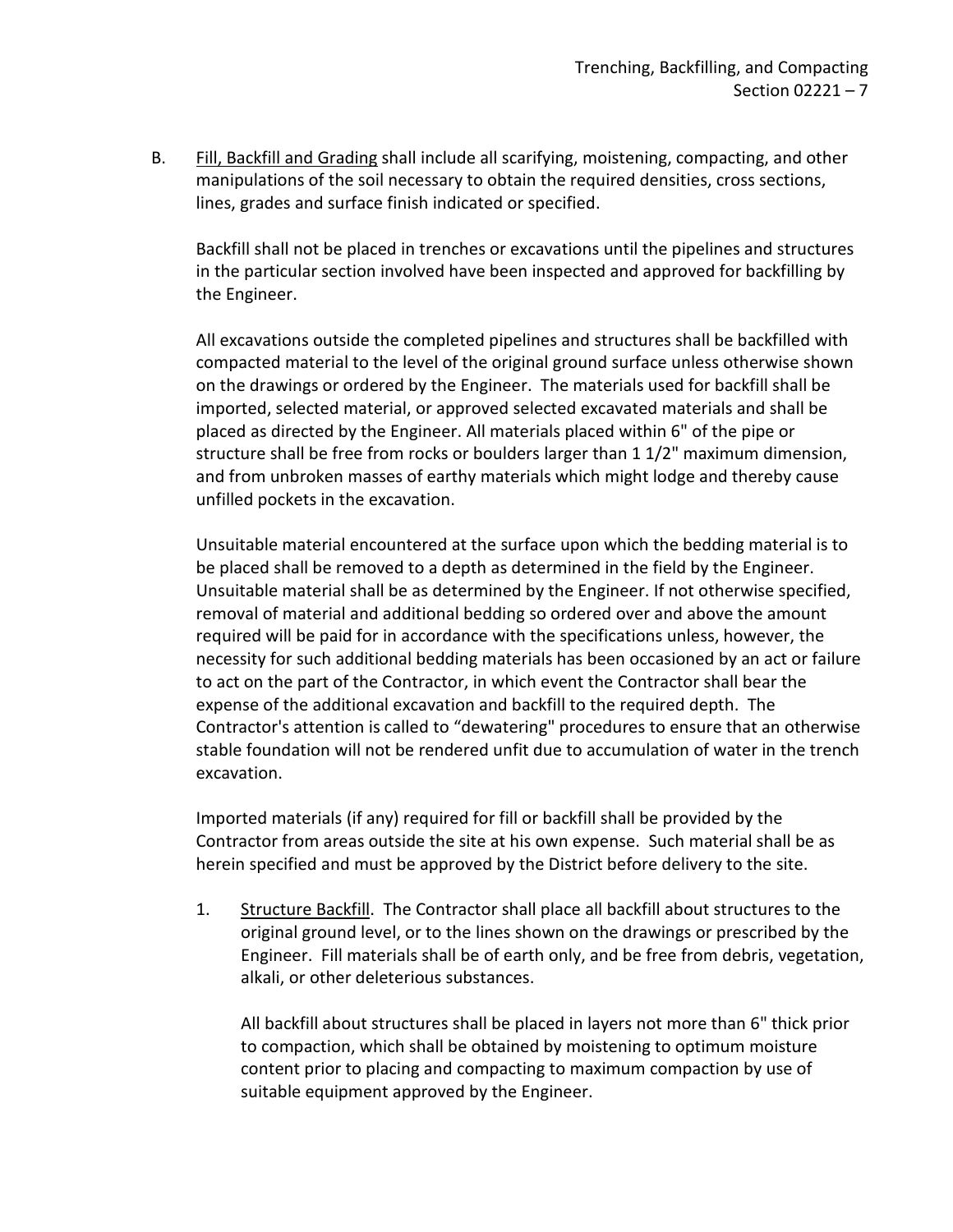The Contractor shall take all necessary precautions to protect the structure and underground facilities during the placement, compacting or consolidating, and grading of backfill.

2. Pipeline Backfill. **Full-time observation and testing will be required during all backfill and compaction activities on pipelines by a District approved soils firm.**  Except as otherwise required by the construction plans or the standard drawings, the material used in backfilling to 1' above the pipe shall be cohesionless, sandy, or sandy gravel material obtained from required excavation or from approved borrow areas, as shown on the Contract Drawings or as directed by the Engineer.

This material shall be carefully placed and compacted to provide a firm continuous bedding and encasement for the pipe. Pipe shall be shaded the same day it is laid to protect it from possible damage and/or thermal expansion. Pipe zone backfill shall be consolidated by mechanical tamping.

Deposit approved backfill and bedding material, in the lower portion of the trench, in layers of 6" maximum thickness, and compact with suitable mechanical tampers to a density not less than 85%, or grade as specified in special conditions of contract, until there is a cover of not less than 24" for sewer lines and 12" over other utility lines. Care must be taken to not damage the pipe.

The remaining trench backfill shall consist of select backfill material from the excavation, when available, free from stones or lumps exceeding 3" in greatest dimension, and free from vegetable matter or other unsatisfactory material. This select material as defined herein and elsewhere in these specifications, shall be placed in layers not exceeding 2' in depth, unless otherwise directed by the Engineer. Each lift shall be consolidated in such a manner that the backfill will meet the requirements of compaction to 90% maximum density per ASTM D1557- 09. Care shall be taken not to disturb the backfill previously placed, and the Contractor shall at all times protect the pipe against flotation. All material from failed test to successful test shall be removed, recompacted and retested.

3. Compacting and Surfacing. Except as otherwise specifically required by the encroachment permit or elsewhere in these specifications, the following requirements will apply:

The upper portion of the final lift will be backfilled with selected material from the excavation, moistened to optimum moisture content and compacted by mechanical tamping to meet the requirements of the District standards, of 95% maximum compaction. All backfill in public roads shall be consolidated and surfacing shall be placed to meet State of California and Riverside County requirements as stated in the respective permit, whether or not required by the inspector for that particular agency - unless otherwise approved by the Engineer.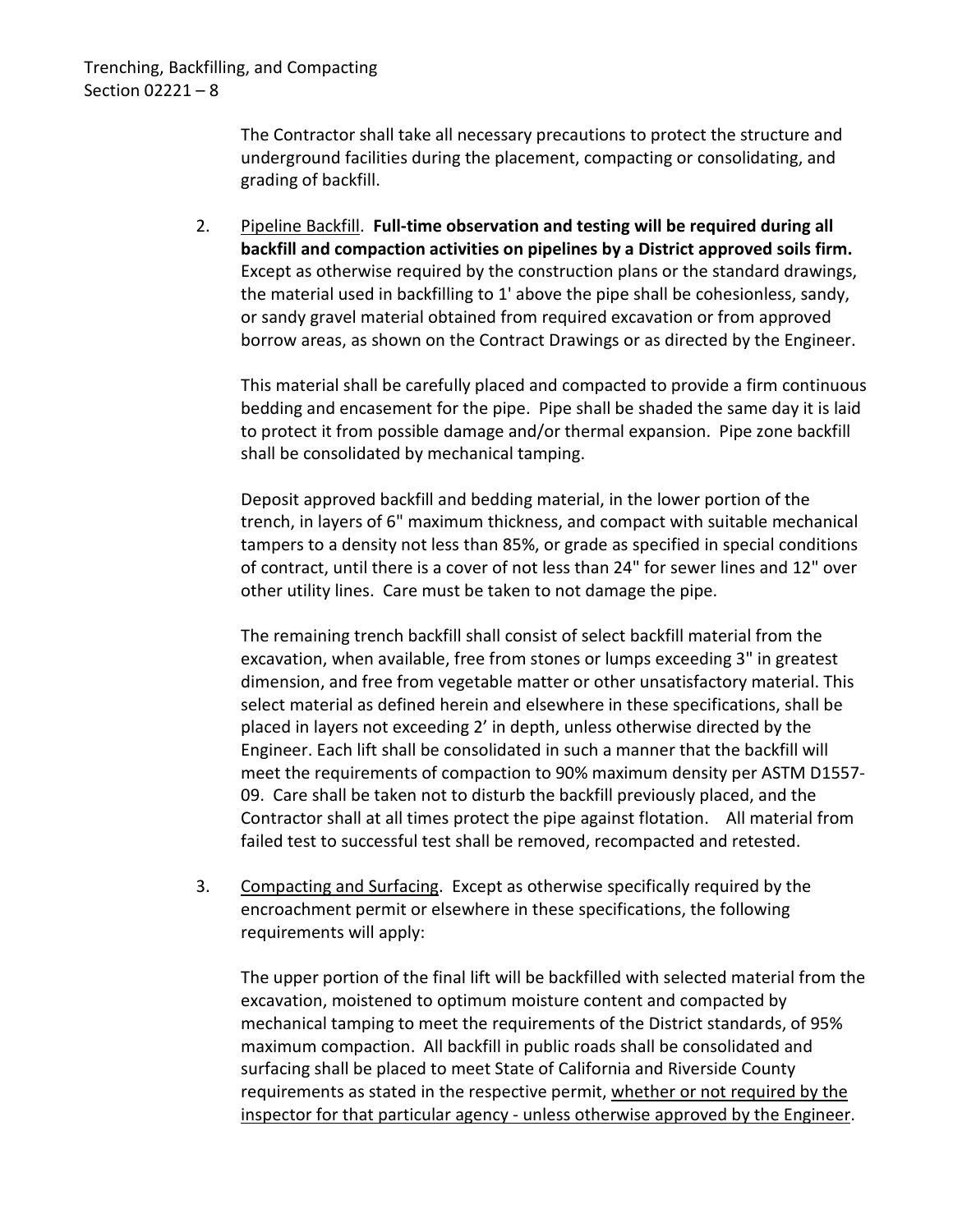Where backfill is in areas not within public roads, it shall be consolidated and tested to meet the requirements of these specifications, except as otherwise approved by the Engineer.

Minimum acceptable field densities specified in District standards shall be determined in accordance with the testing procedures set forth elsewhere in these specifications.

Where sand material of an approved grade is used for backfilling, mechanical compaction may be eliminated and compaction obtained by jetting.

Except as otherwise directed by the Engineer, after a period of not less than 30 days or more than 60 days, any settlement shall be filled with decomposed granite.

## <span id="page-10-0"></span>3.04 FIELD QUALITY CONTROL

- A. Contractor's Responsibility for Safety. The Contractor shall be responsible for initiating, maintaining, and supervising all safety precautions and programs in connection with the work. This requirement will apply continuously 24 hours a day every day until final acceptance of the work and shall not be limited to normal working hours.
- B. Warnings and Barricades. The Contractor shall provide and maintain barricades, guards, temporary bridges and walkways, watchmen, night lights and danger signals illuminated from sunset to sunrise, and all other necessary appliances and safeguards to protect the work, life, property, the public, excavations, equipment, and materials. Barricades shall be of substantial construction and shall be painted such as to increase their visibility at night. Suitable warning signs shall be so placed and illuminated at night as to show in advance where construction, barricades, or detours exist. Guard rails shall be provided for bridges and walkways over or adjoining excavations, shafts, and other openings and locations where injury may occur.
- C. Compaction Tests. All compaction tests required by either the governing agency having jurisdiction over the right-of-way or by the District shall be performed by the District or its agent at District expense. However, in the event these tests prove the compaction to be unacceptable to either the governing agency or the District, all subsequent tests required by the governing agency or the District shall be performed at the Contractor's expense.